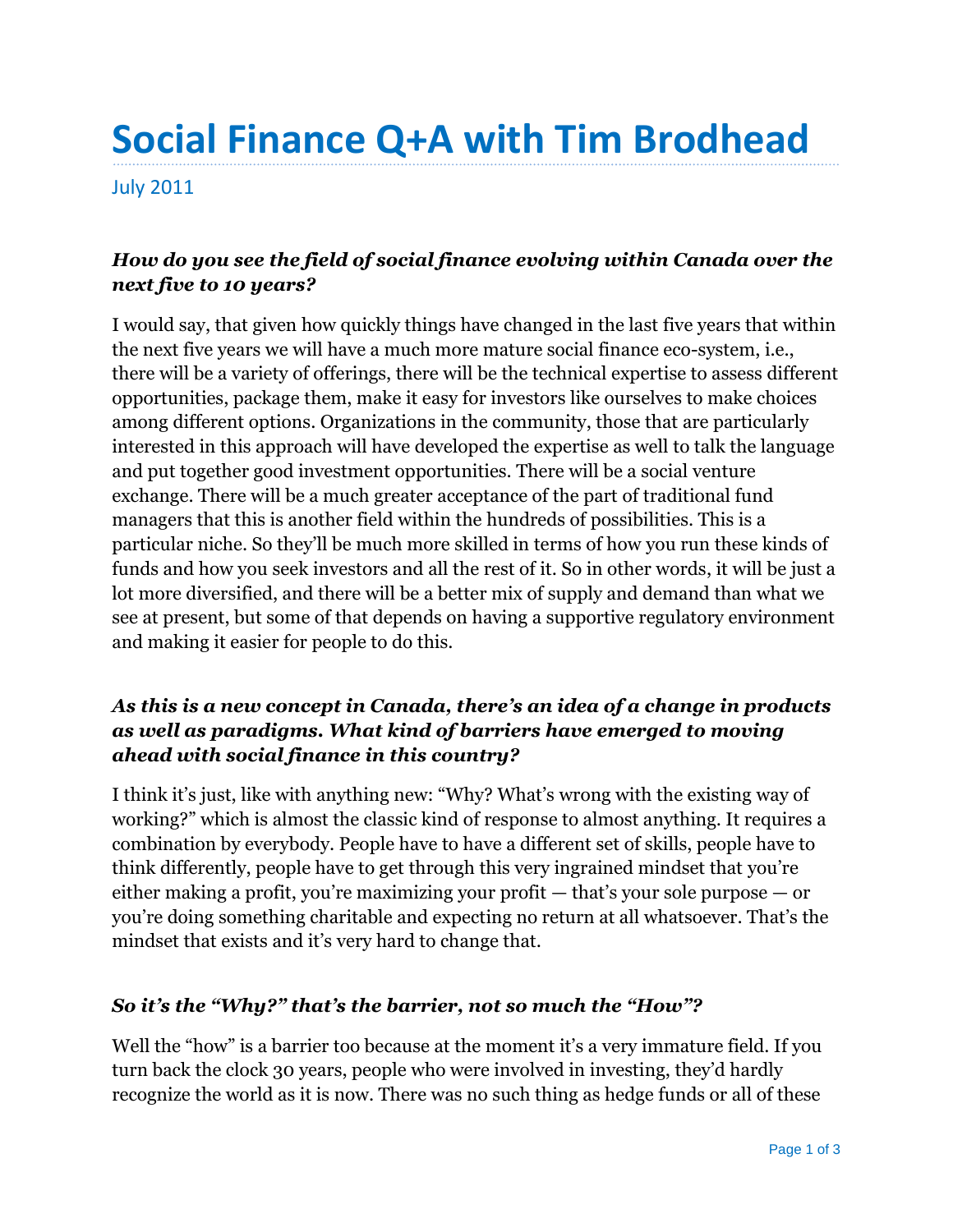incredibly sophisticated financial instruments that exist now-a-days and then it was basically, "Do you want to buy stocks? Do you want to buy bonds? Do you want to have money in GICs?" I mean that was about as simple as it could get.

So you can see how things have changed, and of course it's a gradual process. People come along and they're smart and they see something that nobody else has thought about and create a way of addressing it. So, right now there's a challenge, which is, "If you get into certain kinds of investments that aren't liquid, how do you ever get your money out?" Well, I mean that's a challenge that people in the business are going to figure out in no time. Another challenge now is, "What's the measure of social benefit?" That's not going to take people very long, there are lots of people with brains figuring out now, "Well, ok, we can work out how to measure it in a way that everybody accepts" and there are generally accepted accounting standards that didn't spring into being overnight. They've been tweaked and tweaked and tweaked until they've come to be the thing that everybody understands and say, "Yeah, that's kind of how we measure what really constitutes a firm's profit". And auditors can come in and do those calculations and we all accept the result, more or less, but we're not there obviously on social benefit but I think in five, 10 years that we will be.

## *When community organizations hear about social finance, what do you think the reactions will be and where do you think they will need to ramp up?*

First of all, for a lot of community organizations, the subject of social finance is irrelevant. They don't have anything that they could turn into a viable enterprise. If you're basically providing a service to people, and those people can't afford to pay you for it, then you need a subsidy and in most cases where organizations are providing a service the government actually pays for that because it's all from an area of government responsibility: education programs after school or fitness programs or dealing with particular issues or homelessness. These are all things where essentially the government is contracting out its responsibilities to not-for-profits. So, the question there is, "On what basis are these contracted out services being carried out? Are they being adequately reimbursed for the cost?" By and large, no. So it forces them to go and raise money as well, but that to me is a matter of being clear and transparent about the value that the state is getting by carrying out  $-$  by contracting out these services  $-$  rather than doing it themselves. So those are not going to be social enterprises, but there are lots of other things that could be social enterprises. You could argue that those could be social enterprises but they only have a sole customer, which is the government.

And, you know in some cases the government is in a sense doing this and saying you have to compete with the private sector. If you're running a home for the elderly, well